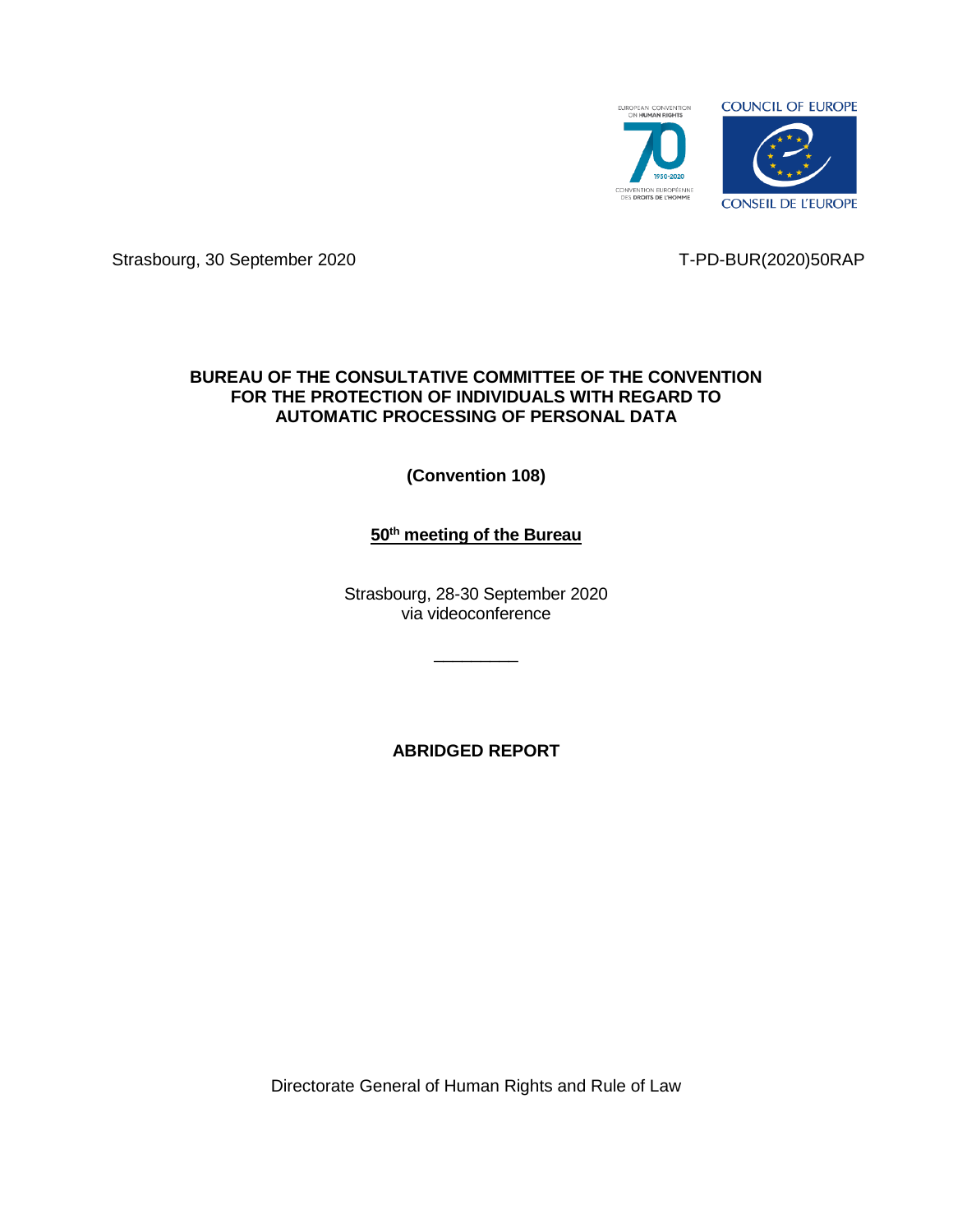1. The Bureau of the Consultative Committee of the Convention for the Protection of Individuals with regard to Automatic Processing of Data ("*Convention 108*") held its 50<sup>th</sup> meeting<sup>1</sup> via videoconference from 28 to 30 September 2020, with Ms Alessandra Pierucci (Italy) in the chair. The agenda, as adopted by the Bureau, and the list of participants are set out in Appendices I and II.

2. The Bureau of the Committee of Convention 108:

2.1. took note of the information provided by Mr Jan Kleijssen, Director, Information Society – Action against Crime (see appendix III);

2.2. took note of the information provided by the Secretariat on:

- a) signatures of Convention 108+ (amending Protocol CETS n°223) by Romania on 26 June 2020, and Bosnia-Herzegovina and Malta on 2 July 2020 bringing the total number of signatures to 34 to date,
- b) ratifications of Convention 108+ by Lithuania on 23 January 2020, Serbia on 26 May 2020, Poland on 10 June 2020, Mauritius – as the first African Party to ratify Convention 108+ – on 4 September 2020, Estonia on 17 September 2020 and Cyprus on 21 September 2020, bringing the total number of ratifications to 8. Several Parties made use of Article 37.3 of the amending protocol and declared provisional application of Convention 108+ pending entry into force,
- c) the preparation of the draft opinion regarding the accession request of Costa-Rica, as first country requesting accession to the Convention after the opening for signature of the amending Protocol CETS n°223,
- d) the next exercise of follow-up on the state of signatures and ratifications, carried out by the Ministers' Deputies and their Group of Rapporteurs on Legal Cooperation (GR-J) in line with the decision adopted at the Elsinore Ministerial session of 18-19 May 2018 (CM/Del/Dec(2018)128/5);

2.3 took note of the information provided by Ms Cécile de Terwangne and Mr Franck Dumortier on the evaluation and follow-up mechanism under Convention 108+, held an exchange of views with the experts regarding the proposed modifications to the draft documents (T-PD(2018)20rev5, T-PD(2018)21rev5) and agreed that revised versions will be circulated mid-October to delegations in view of further exchanges at the 40<sup>th</sup> Plenary;

2.4 took note of the presentation provided by Mr Gert Vermeulen on the main considerations to be taken into account in the negotiations of the draft Second Additional Protocol to the Budapest Convention on Cybercrime (CETS n°185) based on the opinion of the Committee of Convention 108 (T-PD(2019)8FIN). A delegation called upon other Parties to Convention 108 to get swiftly engaged in the discussions on data protection by liaising with national negotiating delegations and/or requesting membership to the subgroup of the Protocol Drafting Group dealing with safeguards, in order to ensure consistency of regimes between the two Council of Europe conventions (the Budapest Convention and the modernised Convention 108). The Bureau reaffirmed the Committee's position that the data protection regime of the second additional Protocol should be aligned with Convention 108+ and called for greater transparency in the negotiations on the data protection regime of the second additional Protocol to the Budapest Convention;

2.5 took note of the presentation by Ms Sandra Azria on the Draft Guidelines on facial recognition and held an exchange of views agreeing that a revised version of the draft Guidelines will be circulated mid-October to delegations in view of their examination and further enhancement at the next Plenary;

2.6 took note of the presentation by Ms Jen Persson on the Draft Guidelines on Children's Data Protection in an Education setting, held an exchange of views with the expert and decided that a revised version of

 $\overline{\phantom{a}}$ 

 $1\overline{113}$  $1\overline{113}$  $1\overline{113}$  paticipants in total; 60 women and 55 men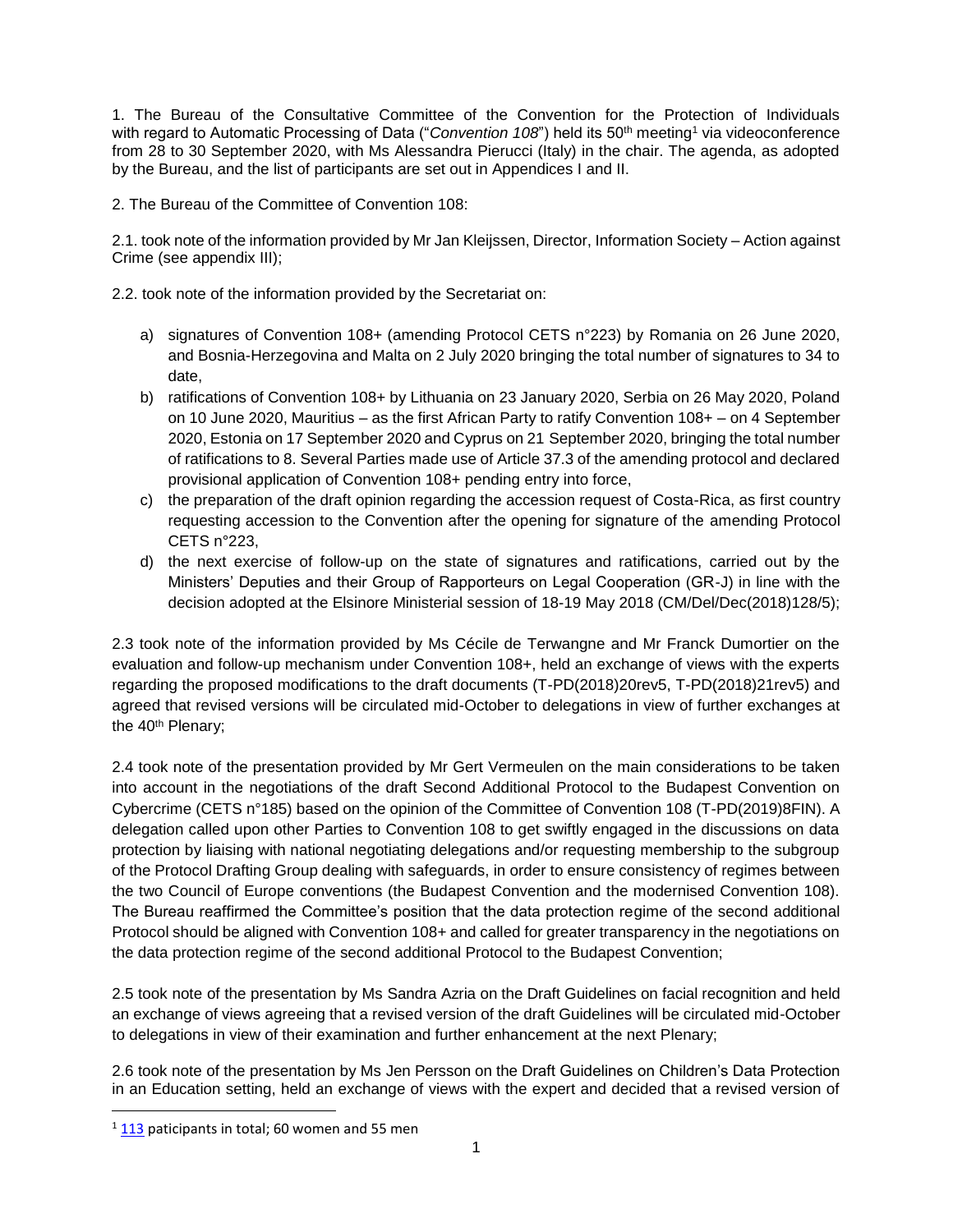the draft Guidelines will be circulated mid-October to delegations in view of their examination and possible adoption at the next Plenary;

2.7 took note of the presentation by Mr Yves Poullet and Mr Benoit Frénay on the revision of Recommendation 2010(13) on profiling, held an exchange of views with the experts and decided that a draft Revised Recommendation will be prepared on the basis of exchanges and will be circulated mid-October to delegations, as well as to the Steering Committee on Media and Information Society, in view of its examination and possible finalisation at the next Plenary;

2.8 took note of the presentation by Mr Pat Walshe of his report on Digital identity, held an exchange of views with the expert and decided that a revised version would be circulated mid-October to delegations in view of further discussions at the next Plenary, expressing support for further work of the Committee on this topic, possibly in the form of guidelines;

2.9 took note of the presentation by Mr Colin Bennett of his report on "*Personal data processing by and for political campaigns: the application of the modernised Convention 108*", held an exchange of views with the expert and decided that a revised version would be circulated mid-October to delegations in view of further discussions at the next Plenary, expressing support for further work of the Committee on this topic and inviting the expert to reflect on a possible high-level structure of possible guidelines, to be discussed at the  $40<sup>th</sup>$ Plenary;

2.10 took note of the information on co-operation with other Council of Europe bodies and entities, notably:

- the Ad Hoc Committee on Artificial Intelligence (CAHAI) on the publication of its progress report and outcomes of the first meeting of its Policy Development Group which was held on 21-22 September 2020 and the close inter-relation between this work and the work of the Committee,

- the Steering Committee for the Rights of the Child (CDENF). The Bureau supported the joint preparation with the CDENF of a draft declaration on the protection of children in the digital environment ahead of the Plenary meeting, to be submitted for possible adoption to the Committee of Ministers in 2021,

- the Steering Committee on Media and Information Society (CDMSI), in particular on the 1st meeting of the Committee of Experts on Freedom of Expression and Digital Technologies (MSI-DIG) on 15-16 September 2020 during which two documents dealing with crosscutting issues of interest for the Committee of Convention 108 were discussed, notably a draft "*Recommendation of the Committee of Ministers to member States on the impacts of digital technologies on freedom of expression*" and a "*Guidance note on best practices towards effective legal and procedural frameworks for self-regulatory and co-regulatory mechanisms of content moderation*", on the 1<sup>st</sup> meeting of the Committee of Experts on Media Environment and Reform (MSI-REF) held on 23-24 September 2020 where a deliverable on election communication and media coverage of electoral campaigns was discussed and on the organisation of the Conference of Ministers responsible for Media and Information Society to be held on 10-11 June 2021 in Nicosia ;

2.11 took note of the presentation by the Secretariat on the overview of activities and major developments in the field of data protection, notably on the three joint statements issued by the Chair of the Committee of Convention 108 and the Data Protection Commissioner of the Council of Europe, a) on the right to data protection in the context of the COVID-19 pandemic (published on 30 March 2020), b) on Digital Contact Tracing (published on 28 April 2020), c) on "Better protecting individuals in the context of international data flows: the need for democratic and effective oversight of intelligence services" (published on 7 September) and supported the publication of the first annual data protection report in Parties to Convention 108, which will give a broad overview of the use of digital solutions in the context of Covid-19;

2.12 took note, under item 15 of the agenda on observers, of the information provided by: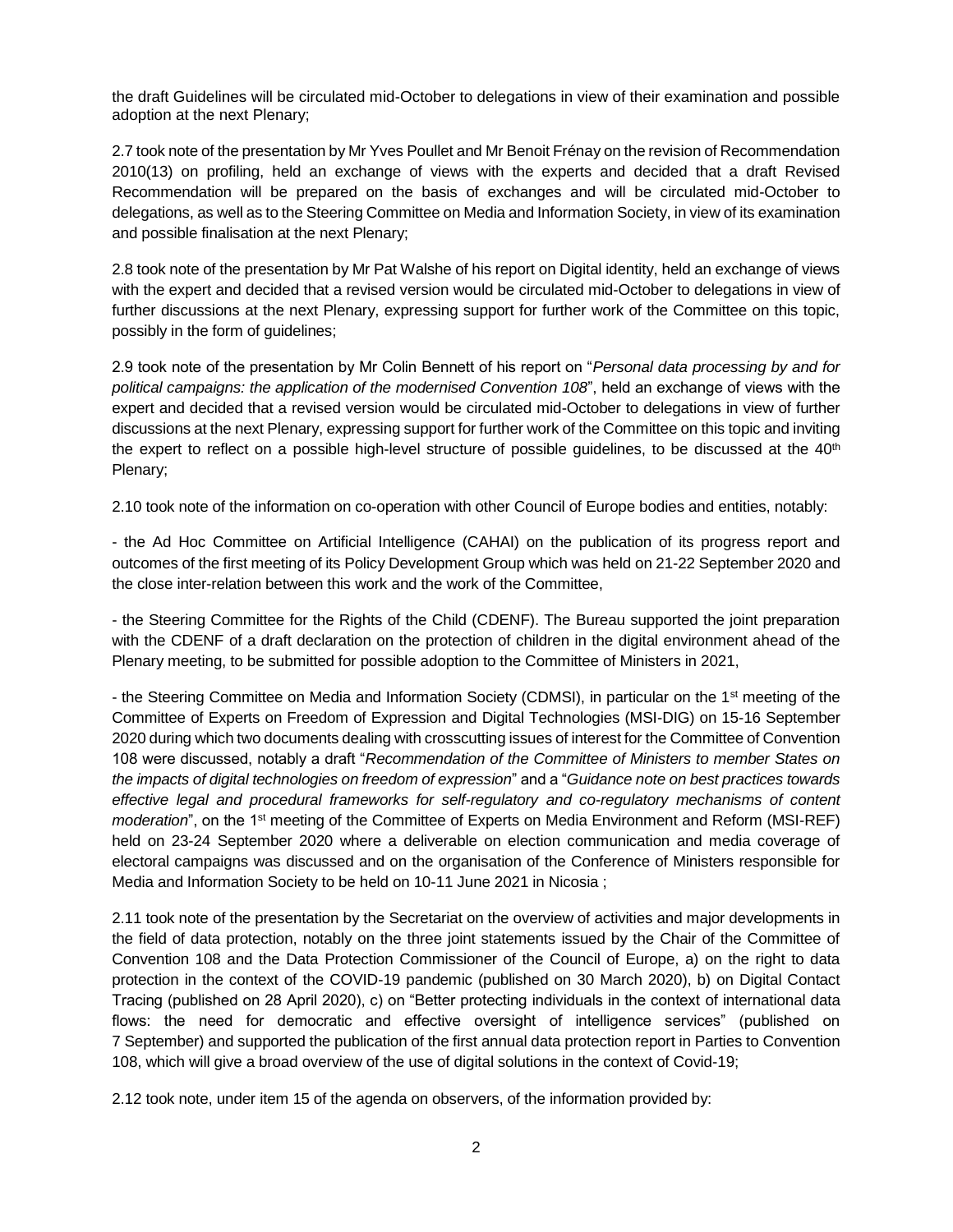- the Global Privacy Assembly (GPA) on the upcoming GPA 2020 Closed Session on 13-15 October 2020 which will be held via videoconference with several resolutions likely to be adopted and on inviting members of the GPA to register and participate in the proposed meetings,

- the Swiss Data protection authority regarding the adoption of a new data protection legislation which should enable the country to rapidly ratify the modernised Convention 108,

- the Privacy Commission of New-Zealand regarding the entry into force of the Privacy Act 2020 on 1<sup>st</sup> December, on the work on digital identity, AI and finally, on data portability.

The Bureau furthermore decided that the request by the Privacy Commission of Bermuda to be granted observer status would be submitted for decision to the next Plenary meeting;

2.13 approved the draft agenda of the 40<sup>th</sup> Plenary meeting of the Committee;

2.14 took note of the preparation by the Secretariat of a draft reply to the request made by a delegation during the 39<sup>th</sup> plenary meeting on the interpretation of some provisions of Convention 108+, which will be made available to Delegations mid-October in view of the 40<sup>th</sup> Plenary meeting. The Bureau took note of complementary requests of clarification of that delegation on the notions of 'disclosure' and on transborder data flows. The Bureau also supported the preparation by the Committee of a guidance note, or any other form of document facilitating the application of the Convention, with regard to Article 11 of Convention 108+, to be further discussed at the next Plenary meeting;

2.15 confirmed the dates of the 40th Plenary meeting, to be held remotely from 18 to 20 November 2020, and of the next Bureau meeting, to be held remotely from 16 to 18 December 2020.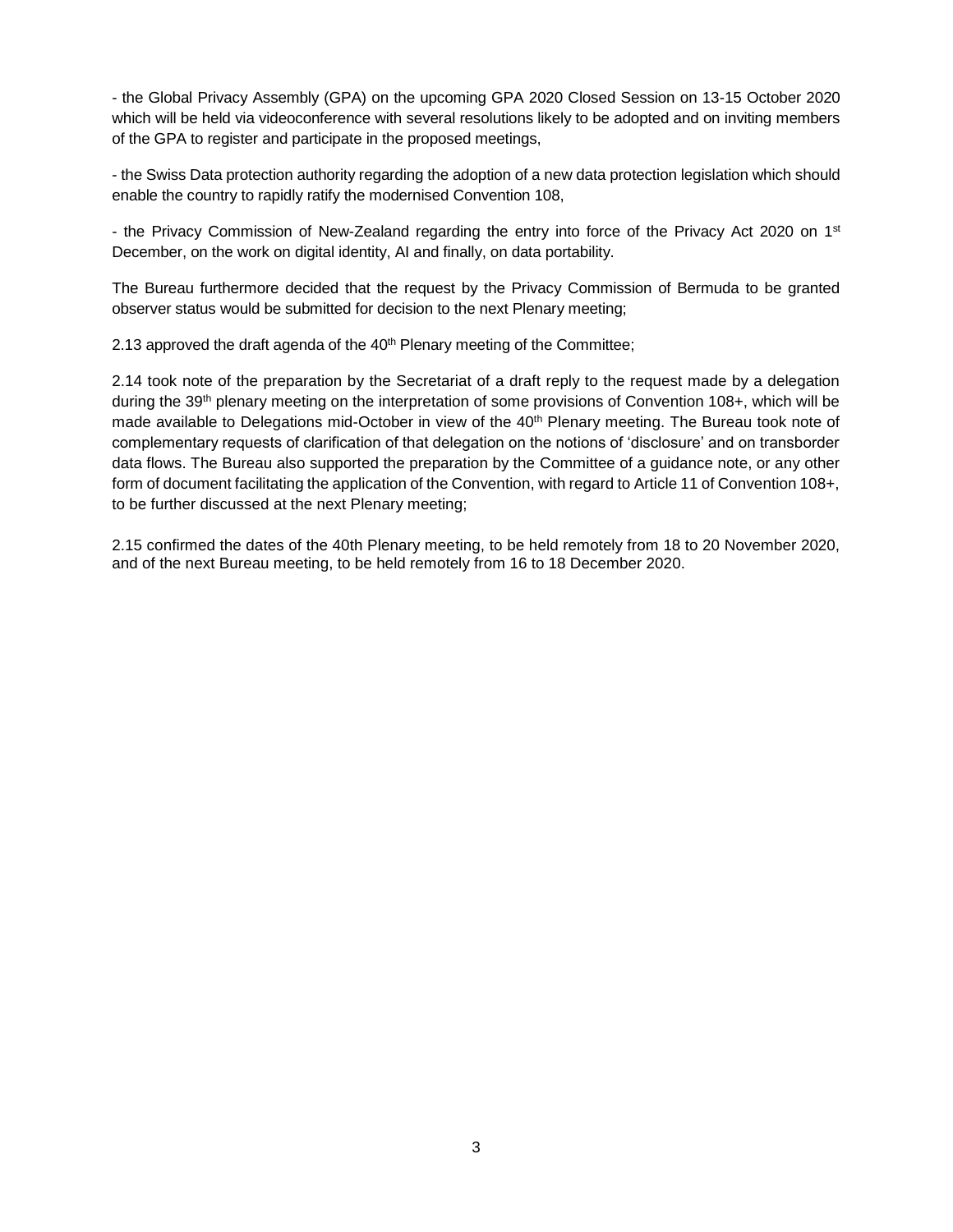# **APPENDIX I**

## **AGENDA**

|                            | 1. Opening of the meeting                                                                                                                                            |
|----------------------------|----------------------------------------------------------------------------------------------------------------------------------------------------------------------|
| T-PD(2019)RAP39Abr         | Abridged report of the 39 <sup>th</sup> Plenary meeting<br>(Strasbourg, 19-21 November 2019)                                                                         |
| T-PD-BUR(2019)49RAP        | Abridged report of the 49 <sup>th</sup> Bureau meeting<br>(Strasbourg, 11-13 December 2019)                                                                          |
| T-PD(2019)WP2020-2021final | Work programme of the Committee 2020-2021                                                                                                                            |
| T-PD(2017)Rules            | Rules of procedure                                                                                                                                                   |
|                            | 2. Adoption of the agenda                                                                                                                                            |
|                            | 3. Statement by the secretariat                                                                                                                                      |
|                            | Jan Kleijssen, Director of the Information Society and Fight<br>against Crime Directorate                                                                            |
|                            | 4. Modernisation of Convention 108                                                                                                                                   |
|                            | Required action: The Bureau will take note of the information<br>provided by the secretariat.                                                                        |
|                            | Consolidated text of the modernised version of Convention<br>108                                                                                                     |
|                            | <b>Explanatory report of the modernised Convention 108</b>                                                                                                           |
|                            | <b>Amending Protocol</b>                                                                                                                                             |
|                            | 5. State of play, ratifications and accessions                                                                                                                       |
|                            | Required action: The Bureau will take note of the information<br>provided by the secretariat.                                                                        |
|                            | Convention 108+: chart of signatures and ratification<br>$\bullet$<br>Convention 108: chart of signatures and ratifications                                          |
|                            | 6. Evaluation and follow up mechanism under Convention<br>$108 +$                                                                                                    |
|                            | Expert: Ms Cécile de Terwangne, CRIDS, Namur<br>Franck Dumortier, Senior Consultant, Cybersecurity-Law                                                               |
|                            | Required action: The Bureau will take note of the information provided<br>by the experts on the comments received and will hold an exchange<br>of views on the topic |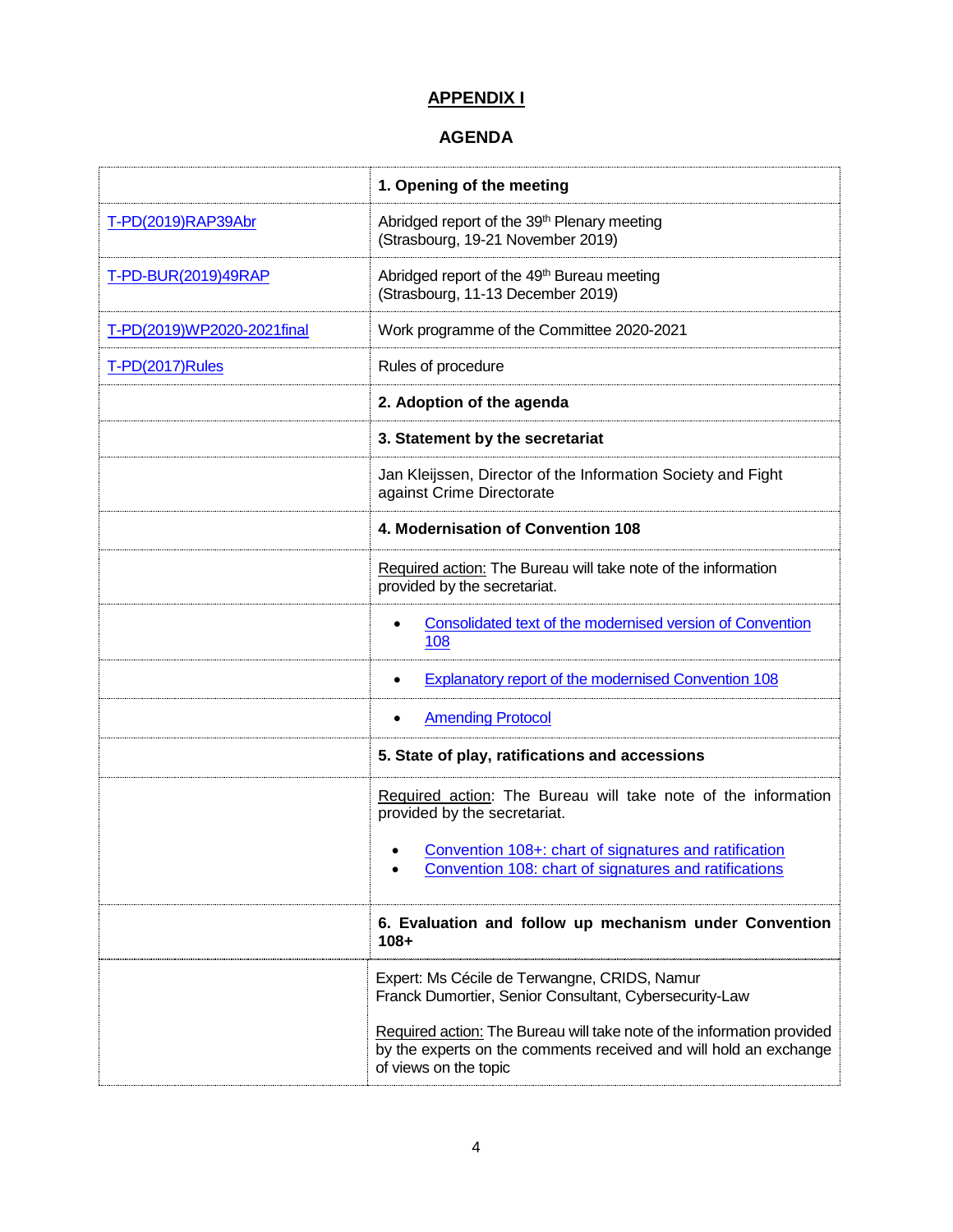| <b>Terms of Reference</b>                                                                                                                                                                                                                                                                                                         | ToR of the Working Group on the evaluation and monitoring<br>mechanism                                                                                                                                                                                                                                                                                                                                                                          |
|-----------------------------------------------------------------------------------------------------------------------------------------------------------------------------------------------------------------------------------------------------------------------------------------------------------------------------------|-------------------------------------------------------------------------------------------------------------------------------------------------------------------------------------------------------------------------------------------------------------------------------------------------------------------------------------------------------------------------------------------------------------------------------------------------|
| T-PD(2018)20rev5                                                                                                                                                                                                                                                                                                                  | Evaluation questionnaire                                                                                                                                                                                                                                                                                                                                                                                                                        |
| T-PD(2018)21rev5                                                                                                                                                                                                                                                                                                                  | Document on the evaluation and follow-up mechanism under<br>Convention 108+: process and rationale                                                                                                                                                                                                                                                                                                                                              |
|                                                                                                                                                                                                                                                                                                                                   | 7. Law enforcement transborder access to data                                                                                                                                                                                                                                                                                                                                                                                                   |
| T-PD(2019)8FIN<br>Opinion on the provisional text and<br>explanatory report of the draft<br>Second Additional Protocol to the<br><b>Budapest Convention on</b><br>Cybercrime (ETS 185) on direct<br>disclosure of subscriber information<br>and giving effect to orders from<br>another Party for expedited<br>production of data | Expert: Mr Gert Vermeulen, Full Professor of (European and<br>international) criminal law and director of the Institute for<br>International Research on Criminal Policy (IRCP).<br>Required action: The Bureau will take note of the information<br>provided by the Secretariat.                                                                                                                                                               |
|                                                                                                                                                                                                                                                                                                                                   | T-PD(2019)3<br>Preparation of a 2nd Additional Protocol to the Budapest<br>Convention on Cybercrime: Consultation with data protection<br>experts - Issues for discussion<br>T-CY discussion paper: Conditions for obtaining subscriber<br>information -static versus dynamic IP addresses<br>Answers from the Committee of Convention 108 to<br>the Discussion paper for the Octopus Conference<br>Key messages of the Octopus Conference 2018 |
|                                                                                                                                                                                                                                                                                                                                   | 8. Facial recognition                                                                                                                                                                                                                                                                                                                                                                                                                           |
| T-PD(2020)3                                                                                                                                                                                                                                                                                                                       | Expert: Sandra Azria, Avocat<br>Required action: The Bureau will take note of the presentation by<br>the expert and will hold an exchange of views on the draft<br>Guidelines, in light of the comments received, with a view to<br>enabling the finalisation of the draft.                                                                                                                                                                     |
|                                                                                                                                                                                                                                                                                                                                   | 9. Data protection in an education setting                                                                                                                                                                                                                                                                                                                                                                                                      |
| T-PD(2019)06BISrev3<br>T-PD(2019)06rev                                                                                                                                                                                                                                                                                            | Expert: Jen Persson, Director, "defenddigitalme"<br>Required action: The Bureau will take note of the presentation by<br>the expert and will hold an exchange of views on the draft<br>Guidelines, in light of the comments received, with a view to<br>enabling the finalisation of the draft.                                                                                                                                                 |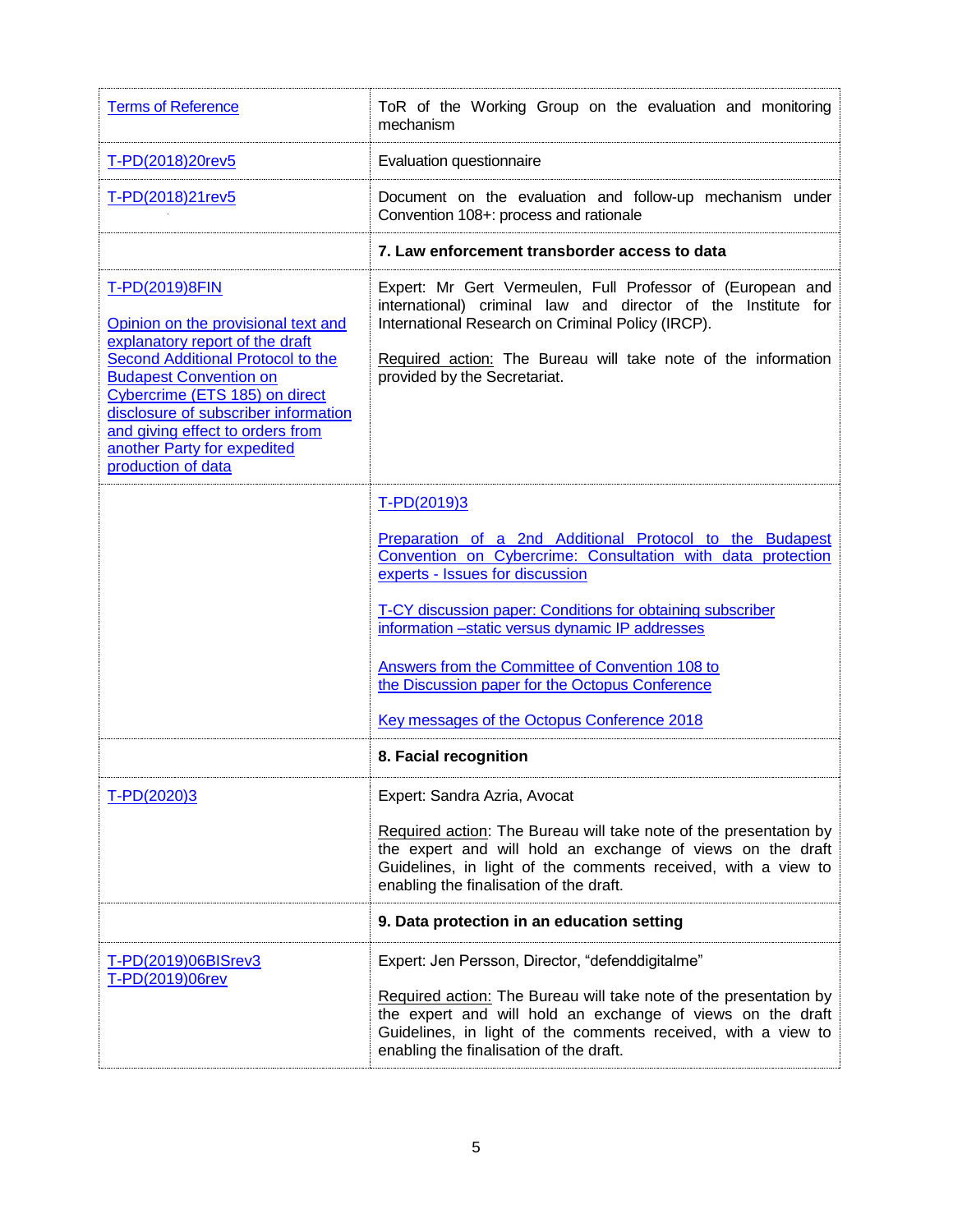|                                                                         | 10. Update of the Recommendation CM/Rec(2010)13 on the<br>protection of individuals with regard to automatic processing<br>of personal data in the context of profiling                                                                  |
|-------------------------------------------------------------------------|------------------------------------------------------------------------------------------------------------------------------------------------------------------------------------------------------------------------------------------|
| Recommendation CM/Rec(2010)13<br>T-PD(2019)07BISrev2<br>T-PD(2019)07rev | Experts: Yves Poullet, Honorary Rector of the University of Namur,<br>former Director of the Research Center for Computer Science and<br>Law (CRIDS) and Benoit Frénay, associate professor at the Faculty<br>of Computer Science, CRIDS |
|                                                                         | Required action: The Bureau will take note of the draft report and<br>revised instrument will hold an exchange of views with the experts,<br>with a view to enabling the finalisation of the documents.                                  |
|                                                                         | 11. Digital identity                                                                                                                                                                                                                     |
| T-PD(2020)04                                                            | Expert: Pat Walshe, Director of Privacy Matters                                                                                                                                                                                          |
|                                                                         | Required action: The Bureau will take note of the preliminary<br>report and will hold an exchange of views with the expert, with a<br>view to enabling the finalisation of the report and deciding on the<br>necessary follow-up.        |
|                                                                         | 12. Personal data processing by and for political campaigns                                                                                                                                                                              |
| T-PD(2020)2                                                             | Expert: Colin Bennett, Professor, Department of Political Science,<br>University of Victoria                                                                                                                                             |
|                                                                         | Required action: The Bureau will take note of the preliminary<br>report and will hold an exchange of views with the expert, with a<br>view to enabling the finalisation of the report and deciding on the<br>necessary follow-up.        |
|                                                                         | 13. Cooperation with other Council of Europe bodies and<br>entities                                                                                                                                                                      |
|                                                                         | Required action: The Bureau will take note of the information<br>provided by the Secretariat.                                                                                                                                            |
|                                                                         | <b>CAHAI</b><br><b>Children's Rights Committee (CDENF)</b><br>Steering Committee on Media and Information Society<br>(CDMSI)                                                                                                             |
|                                                                         | 14. Overview of activities and major developments in the<br>field of data protection                                                                                                                                                     |
|                                                                         | <b>COVID-19 related joint statements</b><br>"Schrems II" decision                                                                                                                                                                        |
|                                                                         | Required action: The Bureau will take note of the information<br>provided by the Secretariat and delegates.                                                                                                                              |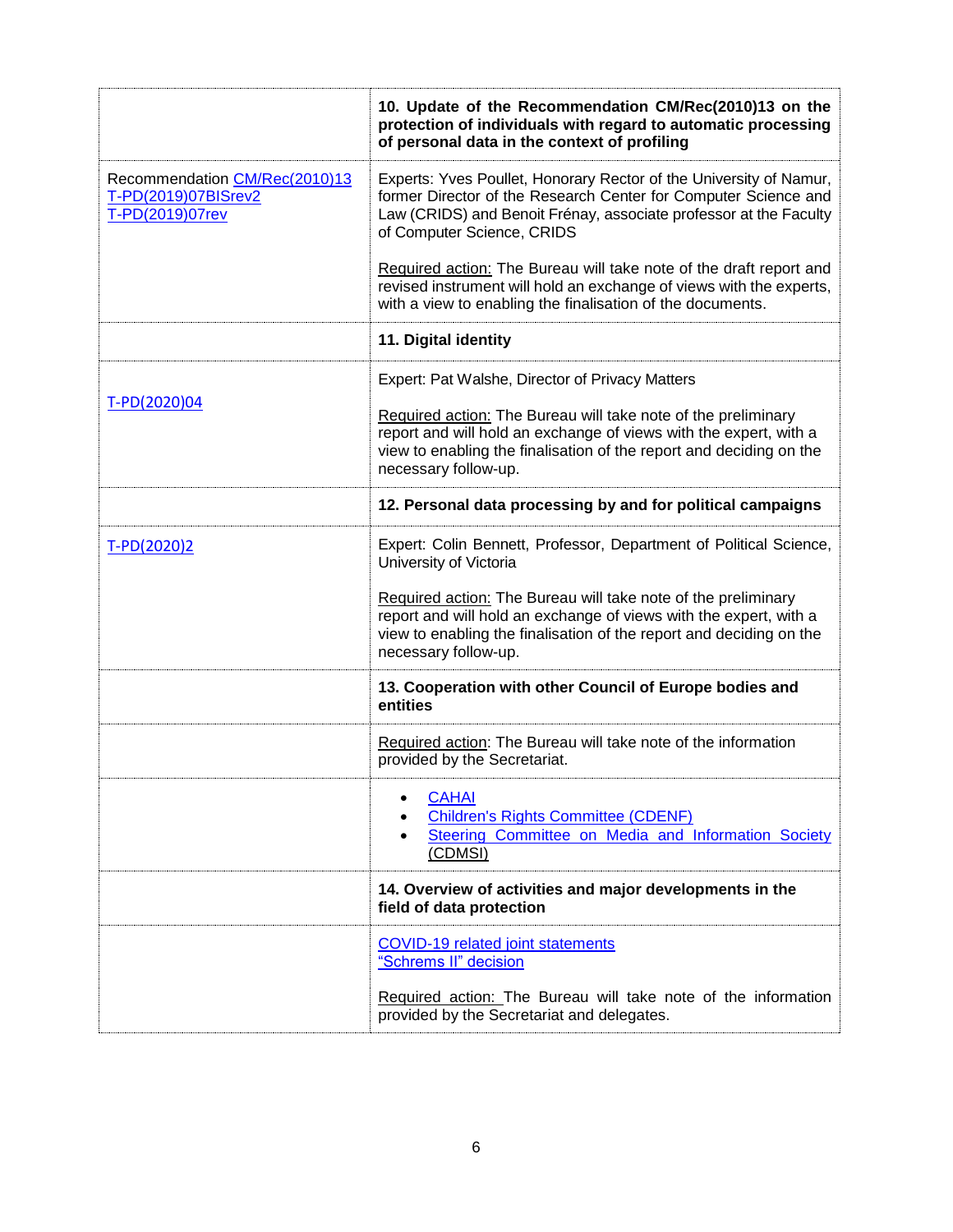| 15. Observers                                                                                                                                                                                              |
|------------------------------------------------------------------------------------------------------------------------------------------------------------------------------------------------------------|
| Required action: The Bureau will take note of the information<br>provided by the observers and by the Secretariat.                                                                                         |
| Observers - State of play and admission criteria                                                                                                                                                           |
| 16. Agenda of the 40 <sup>th</sup> plenary meeting                                                                                                                                                         |
| Required action: The Bureau will discuss and decide on the draft<br>agenda of the 40 <sup>th</sup> plenary meeting (18-20 November)                                                                        |
| 17. Interpretation of provisions                                                                                                                                                                           |
| Required action: The Bureau will discuss the guidance to be<br>provided in the interpretation of provisions of Convention 108+ as<br>requested by a delegation during the 39 <sup>th</sup> plenary meeting |
| 18. Next meetings                                                                                                                                                                                          |
| Required action: The Bureau will take note of the dates for the next<br>meetings.                                                                                                                          |
| Dates of next meetings in 2020                                                                                                                                                                             |
| Dates of further Bureau meetings:                                                                                                                                                                          |
| • 51 <sup>st</sup> Bureau meeting (16-18 December)                                                                                                                                                         |
| Dates of the Plenary meetings in 2020:                                                                                                                                                                     |
| • 40 <sup>th</sup> Plenary meeting (Strasbourg, 18-20 November)                                                                                                                                            |
| 19. Any Other Business                                                                                                                                                                                     |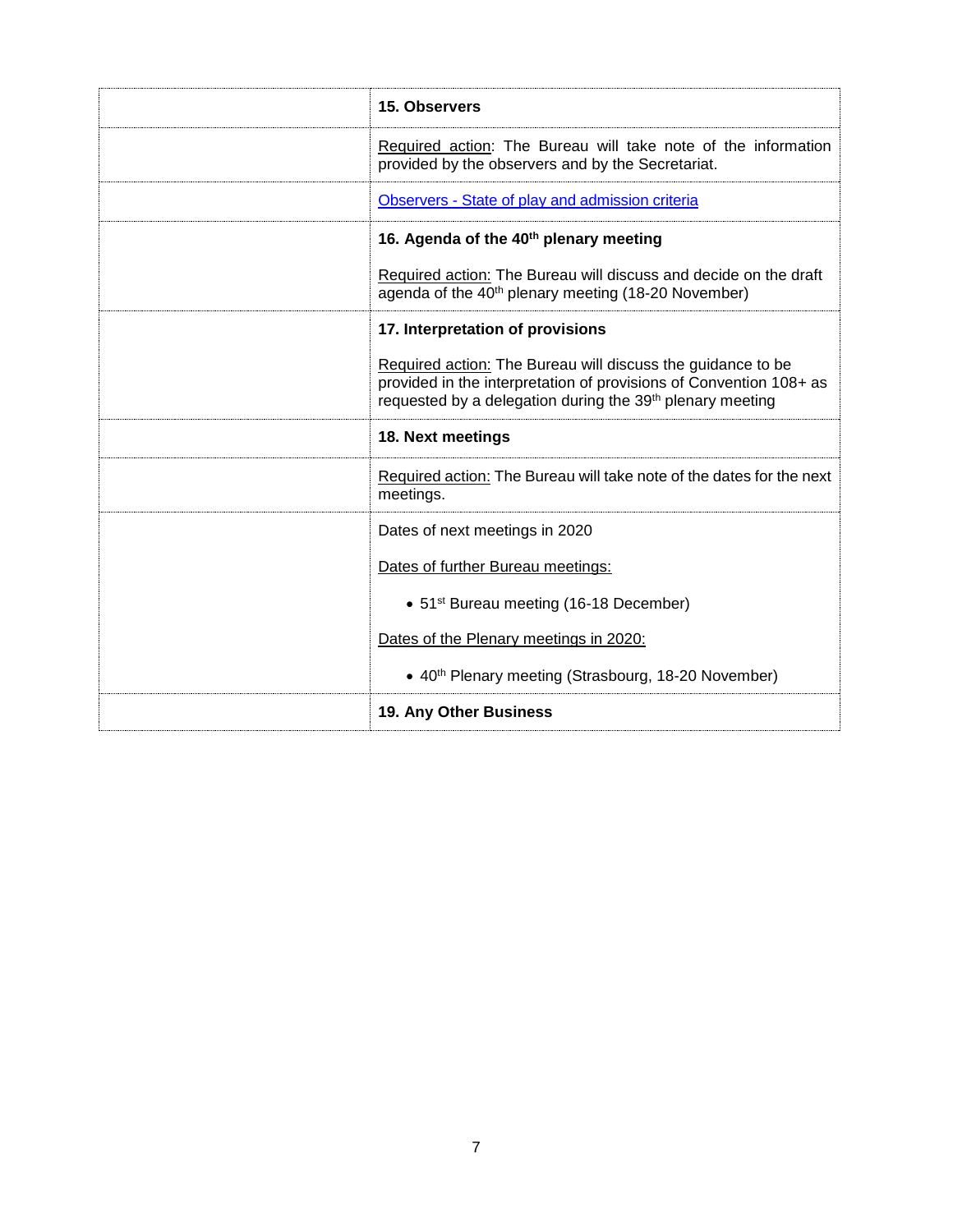## **APPENDIX II**

## **LIST OF PARTICIPANTS**

## **MEMBERS OF THE BUREAU / MEMBRES DU BUREAU**

## **ARGENTINA / ARGENTINE**

Eduardo Andrés Bertoni, Directeur de l'Agence d'Accès à l'Information Publique (AAIP)

## **GEORGIA / GÉORGIE**

Tamar Kaldani, (first Vice-Chair / première Vice-présidente)

#### **ITALY / ITALIE**

Alessandra Pierucci, (Chair / Présidente), Piazza di Monte Citorio 121, 00186 Rome

#### **LUXEMBOURG**

Gérard Lommel (second Vice-Chair / deuxième Vice-président), Commissaire du gouvernement à la protection des données, Ministère d'État

#### **PORTUGAL**

João Pedro Cabral, Legal Adviser, Directorate General of Justice Policy, Ministry of Justice

## **SERBIA / SERBIE** Nevena Ružić, Program Coordinator, Open Society Foundation, Serbia (apologised / excusée)

#### **SENEGAL / SÉNÉGAL**

Awa Ndiaye, Présidente, Commission de Protection des données personnelles (CDP)

## **COUNCIL OF EUROPE DATA PROTECTION COMMISSIONER / COMMISSAIRE Á LA PROTECTION DES DONNÉES DU CONSEIL DE L'EUROPE**

Jean-Philippe Walter

## **MEMBERS OF THE COMMITTEE / MEMBRES DU COMITÉ**

#### **ARGENTINA / ARGENTINE**

Cecilia Belén Garibotti, Legal advisor, Access to Public Information Agency (AAIP)

Mauro Meloni, Legal Advisor, Access to Public Information Agency (AAIP)

Juan Agustin Otero, Legal advisor, Access to Public Information Agency (AAIP)

Agustina Sirvén, Legal advisor, Access to Public Information Agency (AAIP)

#### **BELGIUM / BELGIQUE**

Damien Moreau, Attaché, SPF Justice

#### **CABO VERDE / CAP VERT**

Faustino Monteiro, Président, Commission de protection des données

#### **CROATIA / CROATIE**

Zdravko Vukić, Director, Croatian Personal Data Protection Agency

#### **CYPRUS / CHYPRE**

Maria Michaelidou, Office of the Commissioner for Personal Data Protection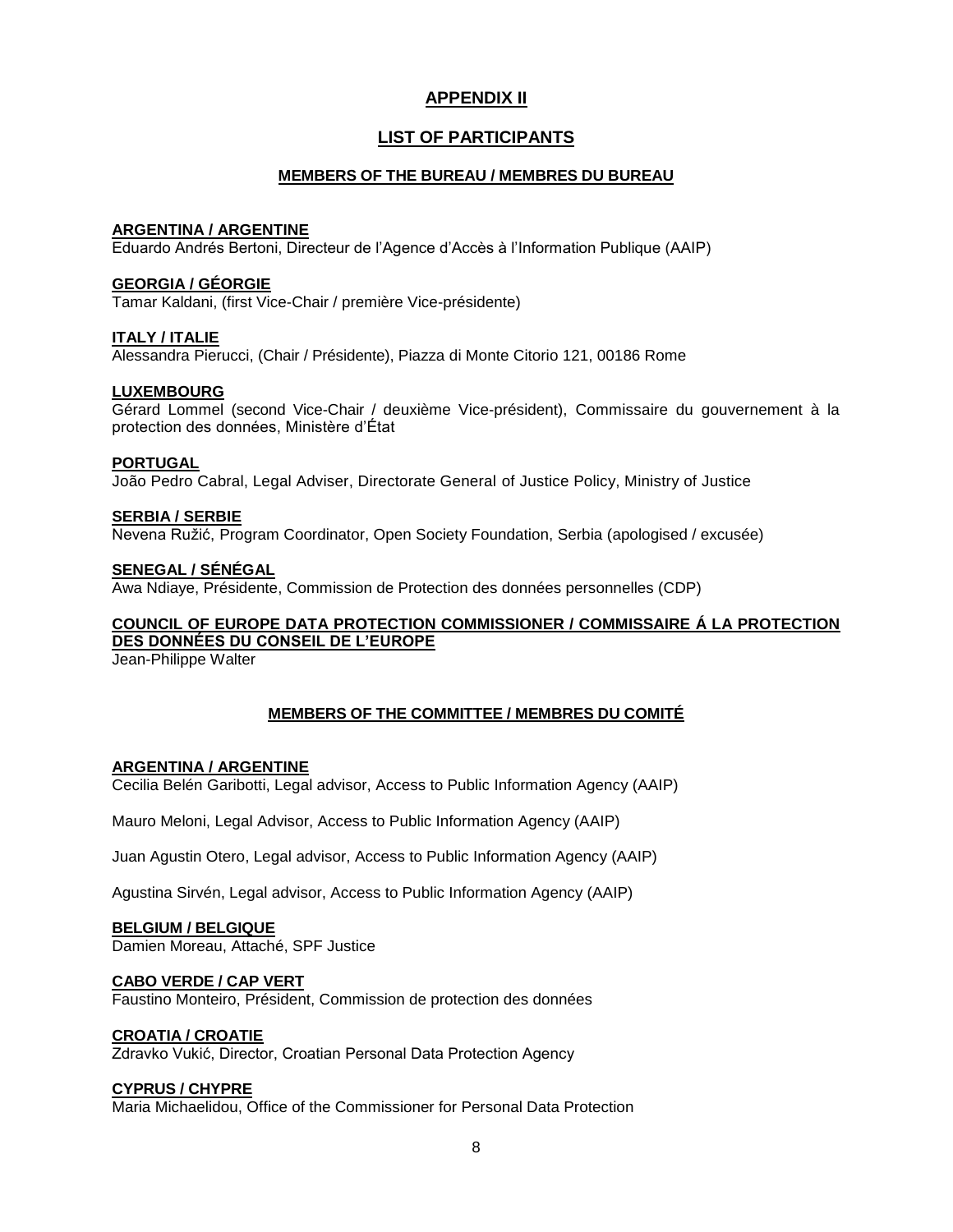#### **ESTONIA / ESTONIE**

Mirjam Rannula, Adviser (Data Protection), Public Law Division, Ministry of Justice

#### **FINLAND / FINLANDE**

Virpi Koivu, Senior Specialist, Department for Democrary and Public Law, EU Law and Data Protection, Ministry of Justice

#### **FRANCE**

Nana Botchorichvili, Juriste, Service des Affaires européennes et internationales, CNIL

Vincent Filhol, Chargé de mission pour les affaires civiles et pénales internationales auprès du Directeur des affaires juridiques du Ministère de l'Europe et des Affaires étrangères

Pascale Serrier, Pole Education au numérique, CNIL, Digital Education –Coordinateur du groupe international du GPA en éducation au numérique (DEWG) Digital Education Working Group

#### **GEORGIA / GÉORGIE**

Londa Toloraia, State Inspector of Georgia, State Inspector's Service

Tamar Zubashvili, Head of International Relations, Analytics and Strategic Development Department, State Inspector's Service

#### **GERMANY / ALLEMAGNE**

Elsa Mein, Data Protection Unit (VII4), Federal Ministry of the Interior

Stefan Niederer, The Federal Commissioner for Data Protection and Freedom of Information

Lisa Rosenbaum, The Federal Commissioner for Data Protection and Freedom of Information Unit 14 - European and International Affairs

#### **MAURITIUS / MAURICE**

Druheisha Madhub, Data Protection Commissioner, Data Protection Office, 5th Floor, SICOM Tower, Wall Street, Ebène

#### **MEXICO / MEXIQUE**

Mireya Arteaga Dirzo, Director General of Prevention and Self-Regulation, National Institute of Transparency, of Access to Information and Data Protection (INAI)

Laura Sofía Gómez Madrigal, Director of Personal Data Security for the Private Sector, National Institute of Transparency, of Access to Information and Data Protection (INAI)

Mariana Gómez Rodriguez, Deputy Director of Voluntary Audits, National Institute of Transparency, of Access to Information and Data Protection (INAI)

Jonathan Mendoza Iserte, Secretary for Personal Data Protection, National Institute of Transparency, of Access to Information and Data Protection (INAI)

José Joel Peña Llanes, Director of International Data Affairs, National Institute of Transparency, of Access to Information and Data Protection (INAI)

Jesús Javier Sánchez García, Deputy Director of Verification, National Institute of Transparency, of Access to Information and Data Protection (INAI)

#### **MONACO**

Corinne Laforest de Minotty, Chargée de missions auprès du Conseiller de gouvernement, Département des relations extérieures et de la coopération, Ministère d'État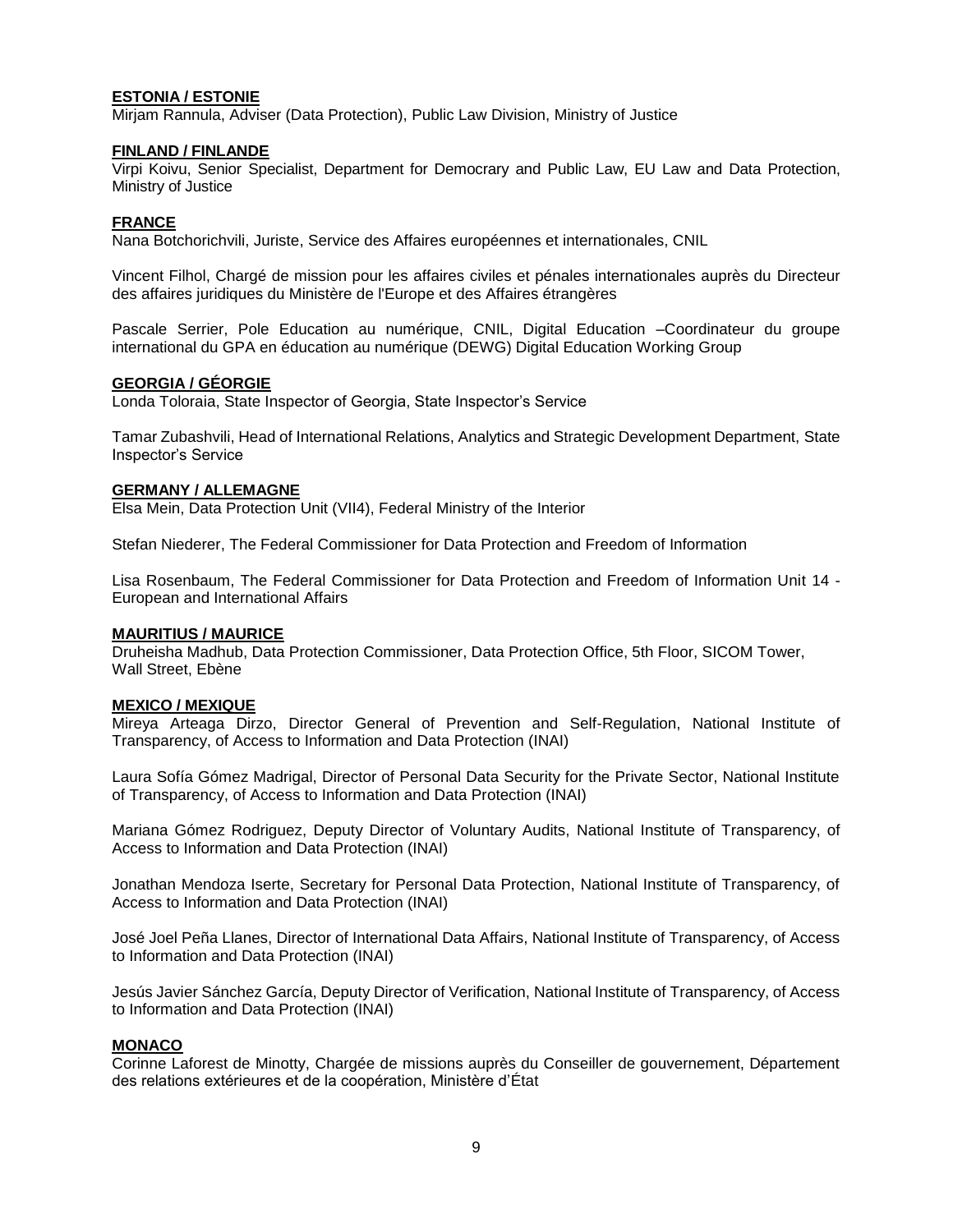## **MOROCCO / MAROC**

Mohammed El Bekri, responsable SI, Commission Nationale de contrôle de la protection des Données à caractère Personnel (CNDP)

Leila Jirari, responsable de la conformité Entreprises & Administrations, Commission Nationale de contrôle de la protection des Données à caractère Personnel (CNDP)

Omar Seghrouchni, Président, Commission Nationale de contrôle de la protection des Données à caractère Personnel (CNDP)

#### **POLAND / POLOGNE**

Iwona Piórkowska-Kapica; International Relations and Education Department, Personal Data Protection Office (UODO)

#### **REPUBLIC OF MOLDOVA / RÉPUBLIQUE DE MOLDOVA**

Eduard Raducan, Director, National Center for Personal Data Protection

#### **RUSSIAN FEDERATION / FÉDÉRATION DE RUSSIE**

Aisaly Badyagina Head of Data Processing Regulation, Information Security Department, Ministry of Digital Development, Communications and Mass Media

Yuri Kontemirov, Head of the Office for the protection of rights of subjects of personal data, Roskomnadzor

Ekaterina Kostyuk, Head of the Department of international cooperation, Ministry of Telecom and Mass Communication

Alan Olegovich Khubaev, Assistant, Data Processing Regulation, Information Security Department, Ministry of Telecom and Mass Communications

Elena Sukhanova, 2nd Secretary, Department of European Cooperation, Ministry of Foreign Affairs

Anastasiya Toporova, Third Secretary, Law Department, Ministry of Foreign Affairs

Milosh Wagner, Deputy Head of Roskomnadzor

Maria Yukhno, Deputy to the Permanent Representative of the Russian Federation to the Council of Europe

Olga Zinchenko, Third Secretary, Department for the Protection of Human Rights, Ministry of Foreign Affairs

#### **SAN MARINO / SAINT MARIN**

Nicola Fabiano, President of the San Marino Data Protection Authority

#### **SERBIA / SERBIE**

Gordana Mohorović, Advisor to the Commissioner, Office of the Commissioner for Information of Public Importance and Personal Data Protection

#### **SLOVAK REPUBLIC / RÉPUBLIQUE SLOVAQUE**

Petra Lasova, Department of Legal Services, Office for Personal Data Protection

#### **SLOVENIA / SLOVÉNIE**

Tina Ivanc, Office of the Information Commissioner

#### **SPAIN / ESPAGNE**

Enrique Factor Santoveña**,** International Division

Pablo Manuel Mateos Gascueña, Data Deputy Inspector, International Division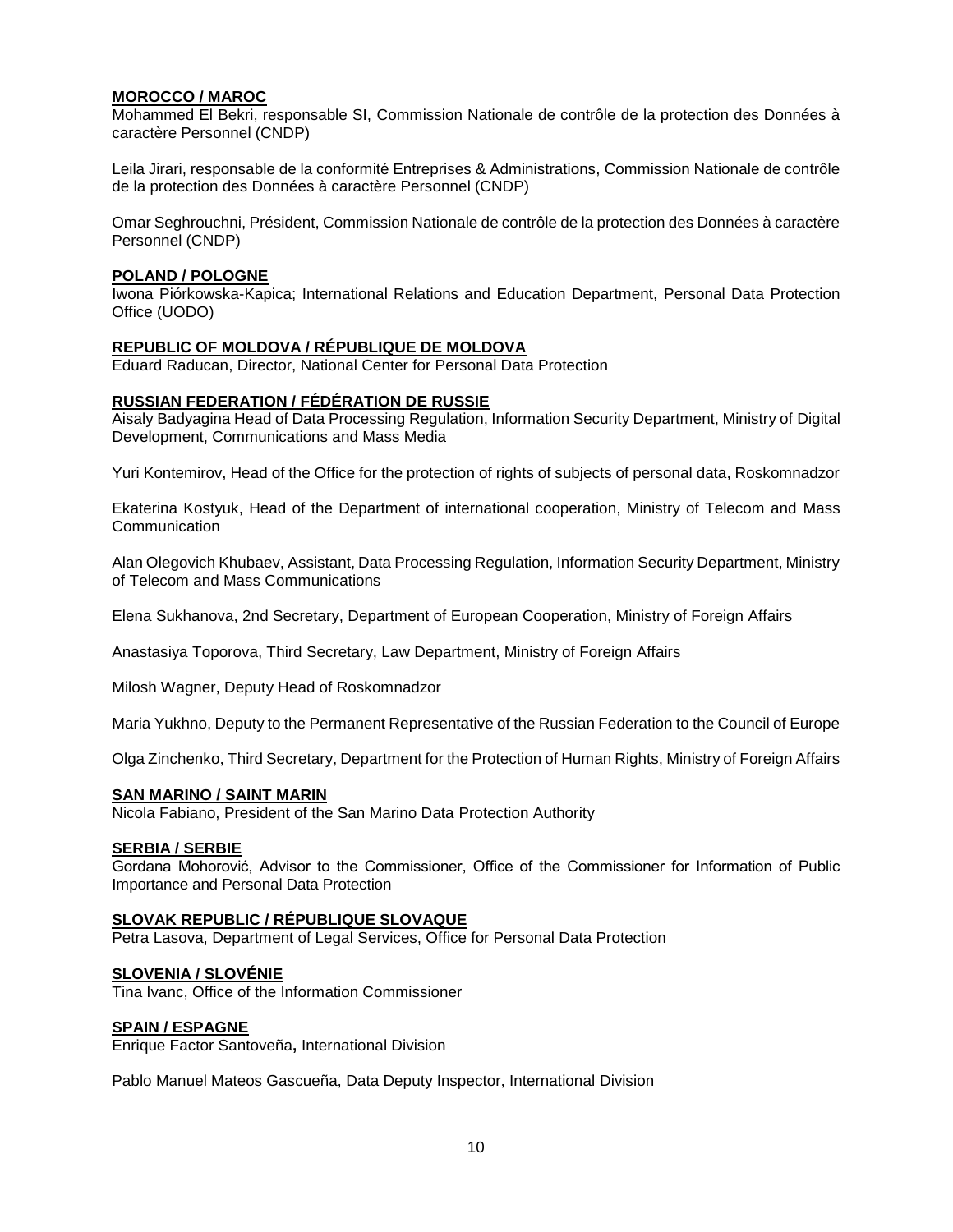### **SWITZERLAND / SUISSE**

Catherine Lennman, Déléguée aux affaires internationales et à la Francophonie, Préposé fédéral à la protection des données et à la transparence (PFPDT), Domaine de direction Relations internationales, Législation, Cantons

#### **THE NETHERLANDS / PAYS-BAS**

Anne Halbertsma-Wallemacq , Ministry of Justice and Security, Directorate of Legislation and Legal Affairs, Constitutional and Administrative Law Sector (SBR)

#### **TUNISIA / TUNISIE**

Chawki Gaddes, Président de l'Instance Nationale de Protection des Données Personnelles

#### **TURKEY / TURQUIE**

Zeliha İnce, Rapporteur Judge, Ministry of Justice

Nuray Kovancı, Rapporteur Judge, Ministry of Justice

Abdullah Ömeroğlu, Rapporteur Judge, Ministry of Justice

Demet Arslaner Keklikkıran, Head of Unit, Personal Data Protection Authority

Meryem Tatlier Baş, Personal Data Protection Expert, Personal Data Protection Authority

#### **UNITED KINGDOM / ROYAUME-UNI**

Jeffrey Amisi, Senior Data Policy Adviser, Department for Digital, Culture, Media and Sport

Blandine Cassou-Mounat, Senior Policy Officer, International Engagement, Information Commissioner's **Office** 

Sahar Eljack, Policy Advisor, International Data Free Flows and Trade, International Data Unit, Department for Digital, Culture, Media and Sport

Christine Ferguson, International Strategy Adviser, Information Commissioner's Office

Orla Middlemiss, Department for Digital, Culture, Media and Sport

Rebecca Stewart, International Data Free Flows and Trade, International Data Unit, Department for Digital, Culture, Media and Sport

#### **OBSERVERS / OBSERVATEURS**

## **AUSTRALIAN PRIVACY FOUNDATION / FONDATION AUSTRALIENNE POUR LE RESPECT DE LA VIE PRIVÉE**

Graham Greenleaf, Board member

#### **BRAZIL / BRÉSIL**

Fabiana de Assunção Cruvinel, Director, Data Governance in Digital Government Secretary, Brazilian Federal Government

#### **EUROPEAN COMMISSION / COMMISSION EUROPÉENNE**

Manuel García Sánchez, Policy Officer, International Data Flows and Protection, DG Justice and Consumers

Ralf Sauer, Deputy Head of Unit, International Data Flows and Protection, DG Justice and Consumers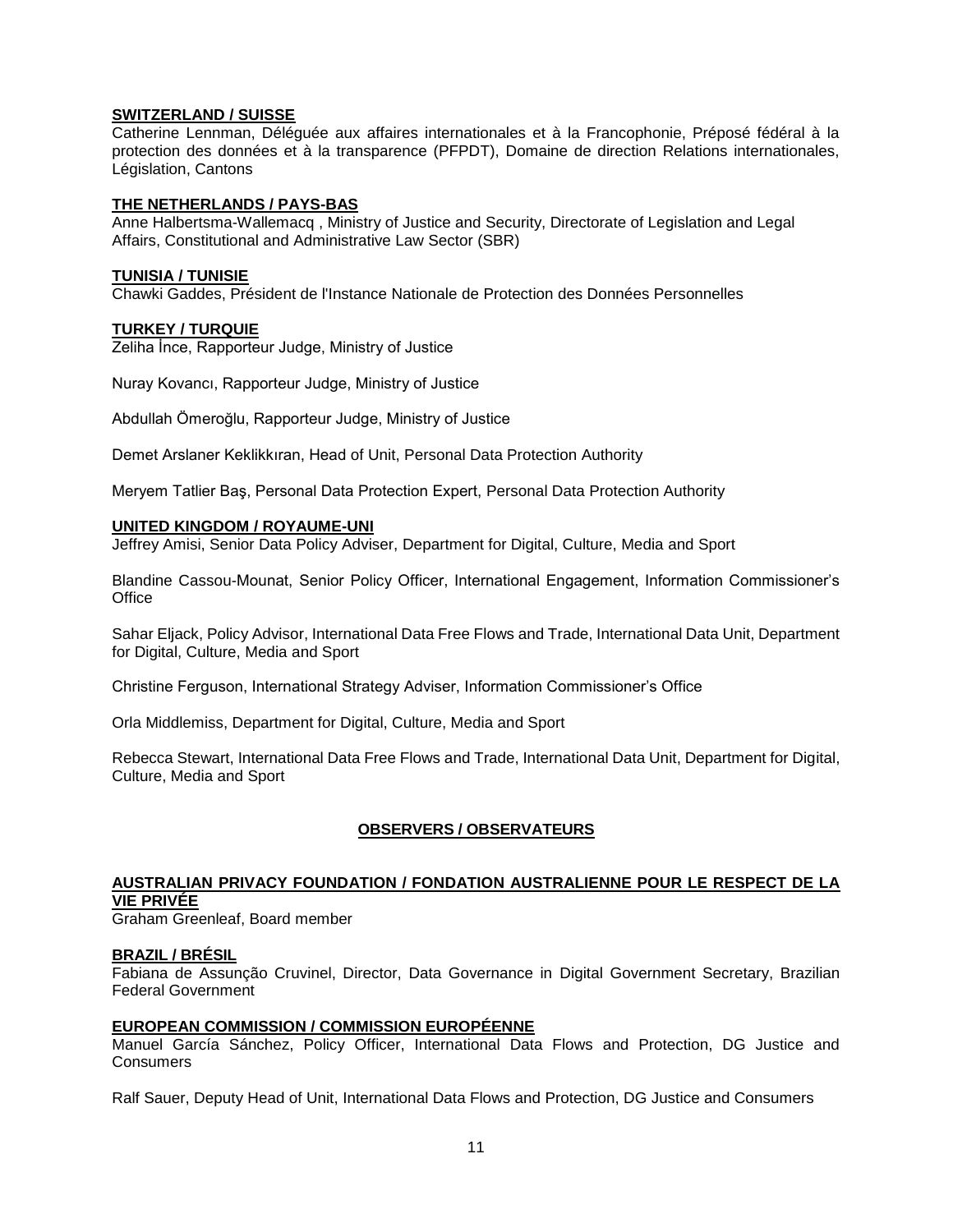## **EUROPEAN ASSOCIATION FOR THE DEFENSE OF HUMAN RIGHTS / ASSOCIATION EUROPÉENNE POUR LA DÉFENSE DES DROITS DE L'HOMME (AEDH)**

Maryse Artiguelong, Déléguée

### **EUROPEAN DATA PROTECTION SUPERVISOR (EDPS) / LE CONTRÔLEUR EUROPÉEN DE LA PROTECTION DES DONNÉES (CEPD)**

Olivier Matter, Legal & Policy Officer

Claire-Agnès Marnier, Legal Officer

## **EUROPOL**

Daniel Drewer, Europol Data Protection Officer

#### **GABON**

Joel Dominique Ledaga, Président, Chef de délégation, CNPDCP

Euloge Nzambi, Questeur, CNPDCP

Steeve Singault Ndiga, Commissaire, CNPDCP

## **GHANA**

Patricia Adusei-Poku, Executive Director, Data Protection Commission

#### **INTERNATIONAL COMMERCE CHAMBER / CHAMBRE DU COMMERCE INTERNATIONALE**

Charly Gordon, Deputy Director – Innovation for All

Timea Suto, Knowledge Manager – Innovation for All

## **INTERNATIONAL COMMITTEE OF THE RED CROSS / COMITÉ INTERNATIONAL DE LA CROIX-ROUGE (ICRC)**

Maria Elena Ciccolini, DPO for Europe and Central Asia

Massimo Marelli, Head of Data Protection Office

#### **JAPAN / JAPON**

Hideaki Kojima, Chargé de mission, Consulate General of Japan in Strasbourg

#### **NEW ZEALAND / NOUVELLE-ZÉLANDE**

Michael Harrison, Manager – Policy, Office of the Privacy Commissioner

Demi Mitchell, Office of the Privacy Commissioner

Vanya Vida, Senior Policy Advisor (Codes and International), Office of the Privacy Commissioner

#### **PRIVACY INTERNATIONAL**

Tom Fisher, Senior Research Officer

Nuno Guerreiro De Sousa, Technologist

Laura Lazaro Cabera, Legal Officer

Lucy Purdon, Acting Policy Director

#### **THE PHILIPPINES / LES PHILIPPINES**

Erlaine Vanessa D. Lumanog, Attorney IV, Policy Review Division, Privacy Policy Office, National Privacy Commission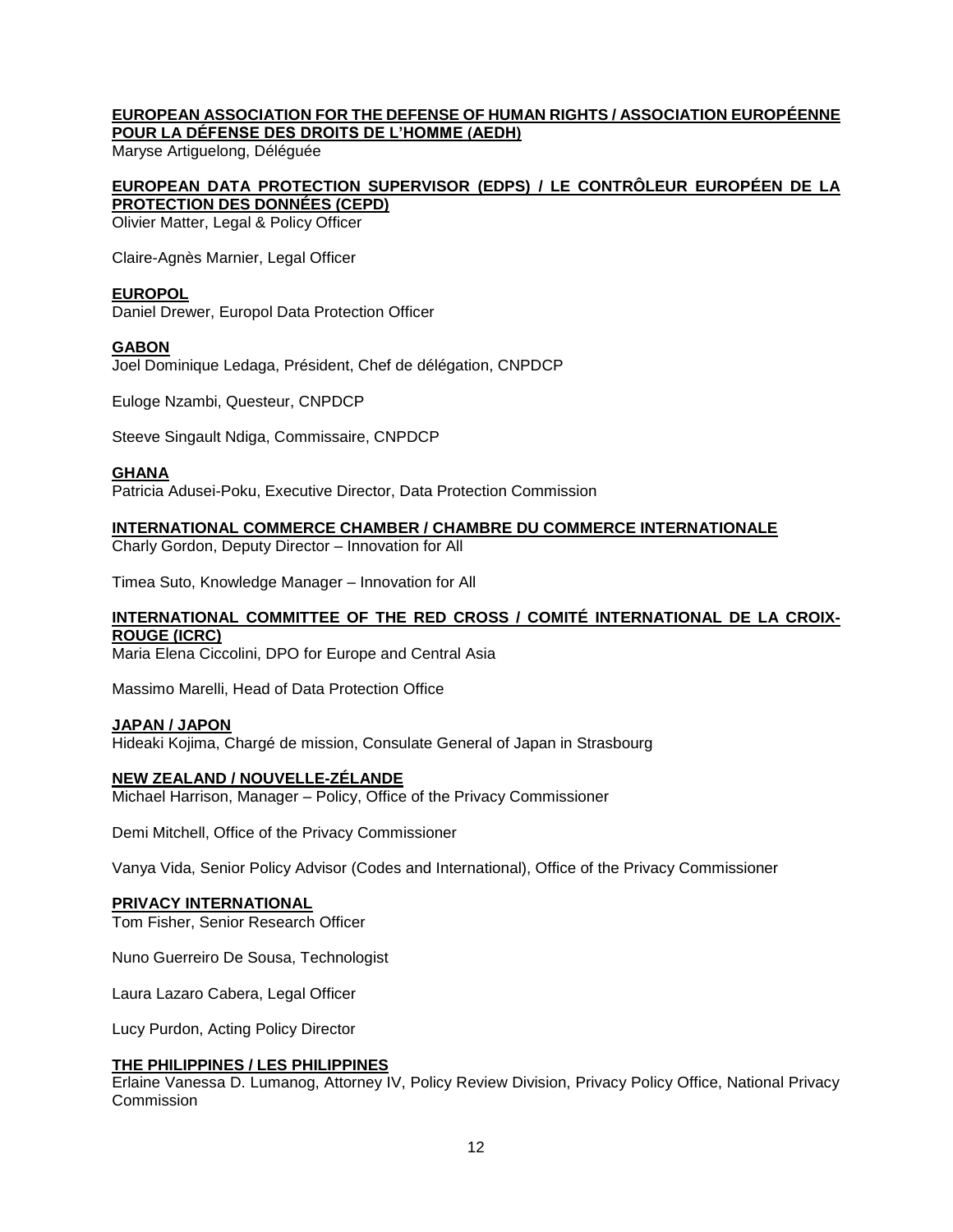Anna Benjieline R. Puzon, Attorney III, Policy Review Division, Privacy Policy Office, National Privacy **Commission** 

Ma. Frances Aira DG. Sy, Attorney III, Policy Review Division, Privacy Policy Office, National Privacy **Commission** 

#### **EXPERTS**

Sandra Azria, Avocat à la Cour

Colin Bennett, Department of Political Science, University of Victoria, B.C. Canada

Cécile de Terwangne, Professor Law Faculty, CRIDS Research Director, Namur University (FUNDP), Belgium

Mr Franck Dumortier, Researcher, Cyber and Data Security Lab, Law, Science, Technology & Society (LSTS) Center, Vrije Universiteit Brussel (VUB)

Benoit Frenay, CRIDS (Centre de Recherches Informatique, Droit et Société)

Jen Persson, Director, defenddigitalme

Yves Poullet, Recteur honoraire de l'université de Namur, Professeur honoraire à la faculté de droit Professeur associé à l'Université Catholique de Lille, Membre de l'Académie Royale de Belgique, Université de Namur, Rue de

Gert Vermeulen, Director, Institute for International Research on Criminal Policy (IRCP), Ghent University

Pat Walshe, Director, Privacy Matters

## **COUNCIL OF EUROPE SECRETARIAT / SECRÉTARIAT DU CONSEIL DE L'EUROPE**

**Directorate General Human Rights and Rule of Law / Direction générale Droits de l'Homme et État de droit (DG I)**

**Directorate - Information Society and Action against Crime / Direction - société de l'information et lutte contre la criminalité**

Jan Kleijssen, Director / Directeur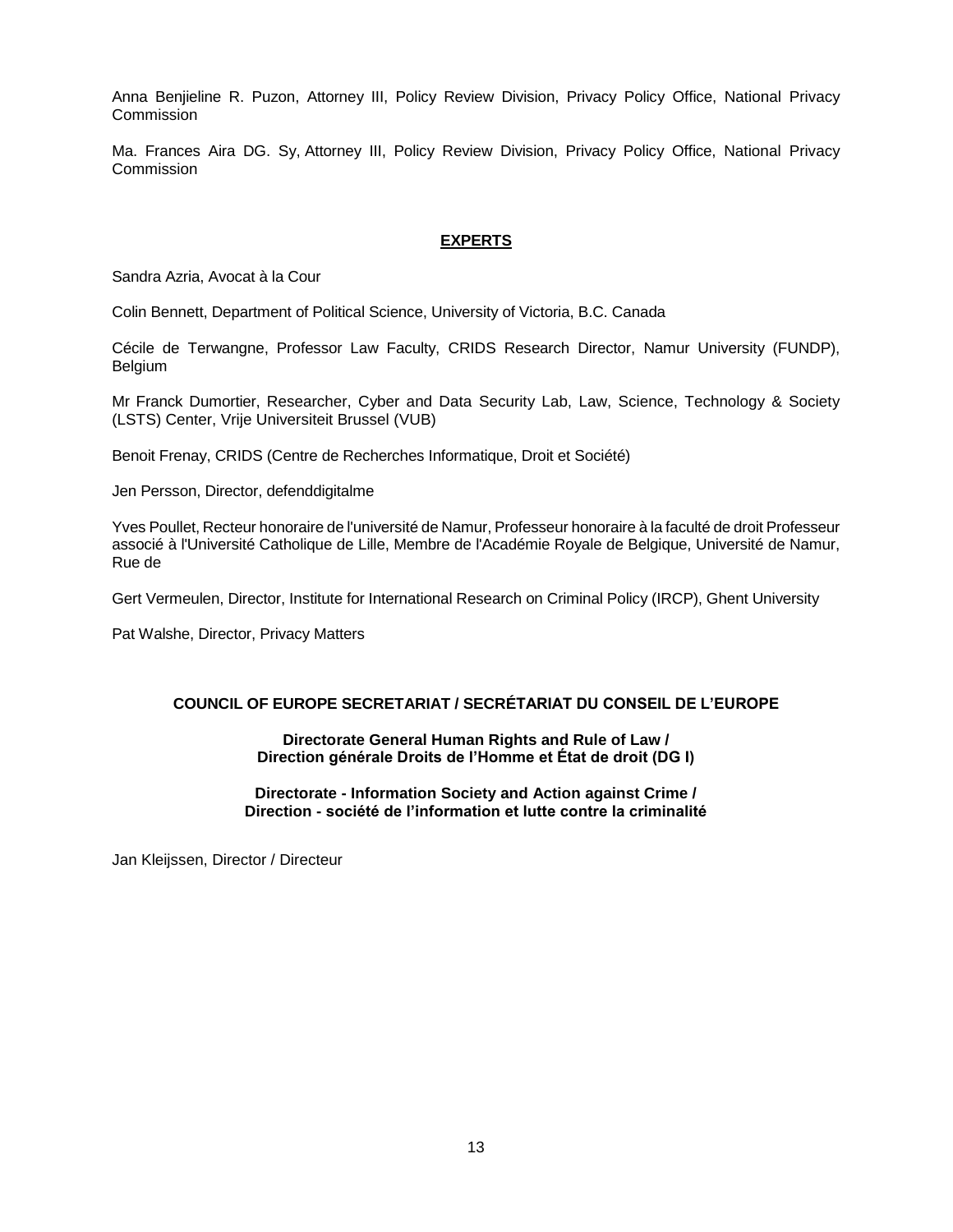## **Information Society Department / Service de la société de l'information**

## **Data Protection Unit / Unité de la protection des données**

Sophie Kwasny, Secretary of the Committee / Secrétaire du Comité

Péter Kimpiàn, Programme Advisor / Conseiller de programme

Anne Boyer-Donnard, Principal Administrative Assistant

Eyup Kun, Trainee / Stagiaire

Marta Ferro, Trainee /Stagiaire

## **Directorate General of Democracy / Direction générale de la démocracie (DG II)**

## **Education Department / Service de l'Éducation**

Ahmet Murat Kilic, Administrator, Administrateur

## **Children's Rights Division / Division des droits des enfants Steering Committee for the Rights of the Child / Comité directeur pour les droits de l'enfant (CDENF)**

Eva Lievens, Independent consultant to the Steering Committee for the Rights of the Child on data protection and children's rights

## **INTERPRETERS / INTERPRÈTES**

Léa Ouedraogo Claudine Pierson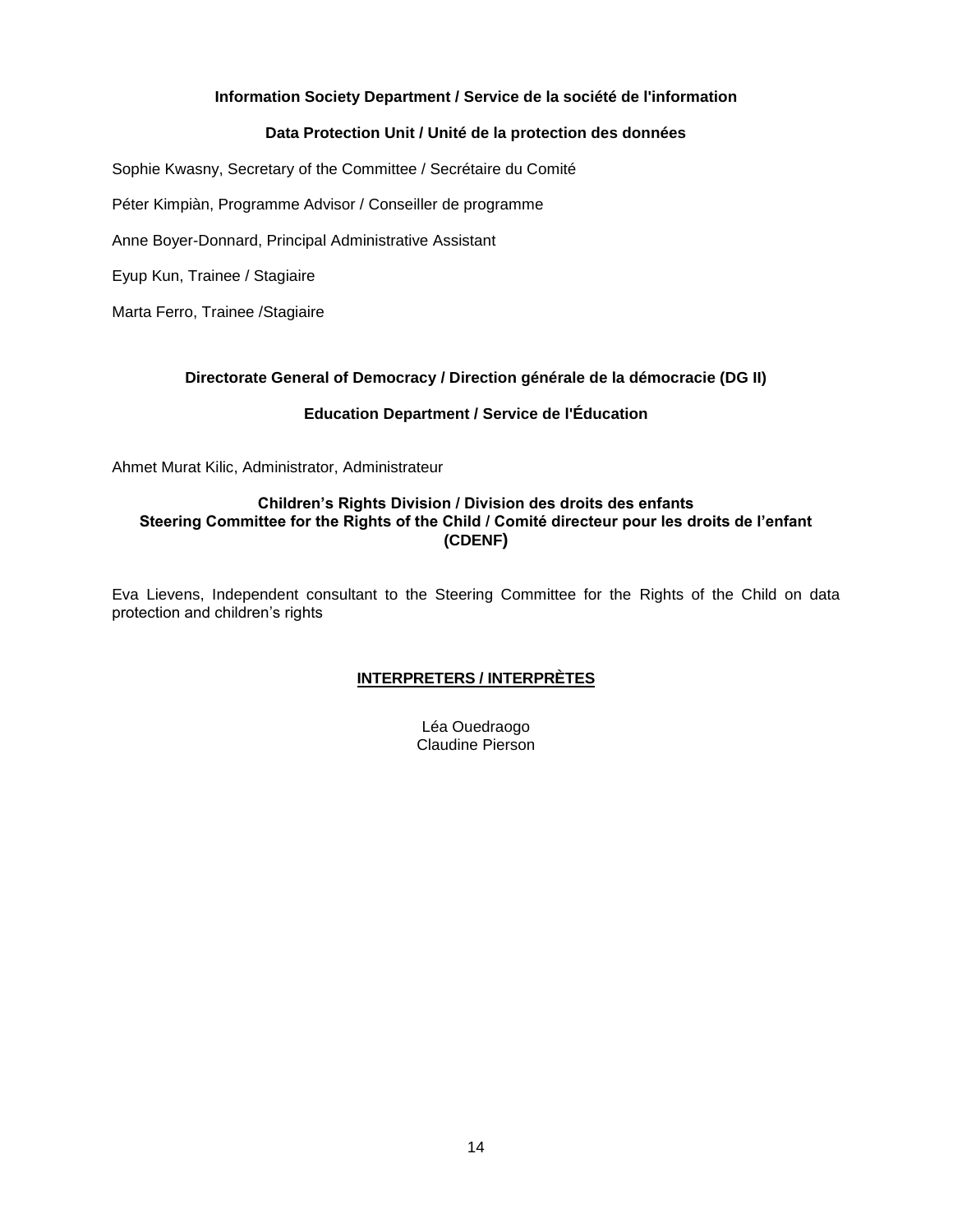# **APPENDIX III**

## **Key Elements of the Statement delivered by Jan Kleijssen, Director, Information Society – Action against Crime, DGI**

An unprecedented length of time has lapsed (9 months) since the last meeting of the Bureau in December last year. 2 formal meetings (one of the Bureau and one of the Plenary) had to be postponed due to the health situation and travel restrictions related to the COVID-19 pandemic.

This time, yet again, restrictions needed to be applied and holding a Bureau meeting remotely via teleconferencing had to be preferred.

The Secretariat is extremely grateful to Bureau members and other participants for their commitments and readiness to be on the call, with various time zones, and to contribute to the work of the Committee despite the current difficulties we all are facing.

The relevance of the work of the Council of Europe in the current context has to be highlighted, and notably the publication in April by the Secretary General of a toolkit for member states "Respecting democracy, rule of law and human rights in the framework of the COVID-19 sanitary crisis" , or more recently, an information document (SG/Inf(2020)24) on "A Council of Europe contribution to support member states in addressing healthcare issues in the context of the present public health crisis and beyond" calling upon member states to work together to learn COVID-19 health crisis lessons.

In order to assist Parties to Convention 108 in addressing privacy and data protection issues when setting up and implementing measures in view of the fight against the pandemic **two joint statements** have been issued by the Chair of the Committee of Convention 108 and the Data Protection Commissioner of the Council of Europe :

- one on the right to data protection in the context of the COVID-19 pandemic (published on 30 March 2020)
- one on Digital Contact Tracing (published on 28 April 2020)

These statements recall that general principles and rules of data protection are fully compatible and reconcilable with other fundamental rights and relevant public interests, such as public health. It is essential to ensure that data protection frameworks continue to protect individuals, even more so in times crisis. Furthermore, they provide that necessary privacy and data protection safeguards are to be incorporated in extraordinary measures that are taken to protect public health.

A third joint statement has also been published few weeks ago, in relation to the 'Schrems II' judgment of the CJEU, which invalidated the "Privacy Shield" agreement between the EU and the USA on data transfers.

The Council of Europe follows with great interest the discussions around a possible meaningful engagement by the government of the United States on Schrems II, which could include the adoption of a federal bill on privacy, which discussions are also greatly steered and supported by senior representatives of companies with whom the CoE has entered into strategic partnership in November 2017.

The Chair and the Data Protection Commissioner have taken important positions, on those three occasions, in a timely manner and for the benefits of the data protection community. We hope that the last joint statement on transborder data flows will lead to further reflexions on the role of the Convention at global level, as well as more specifically on the need to engage at international level on the issue of intelligence services.